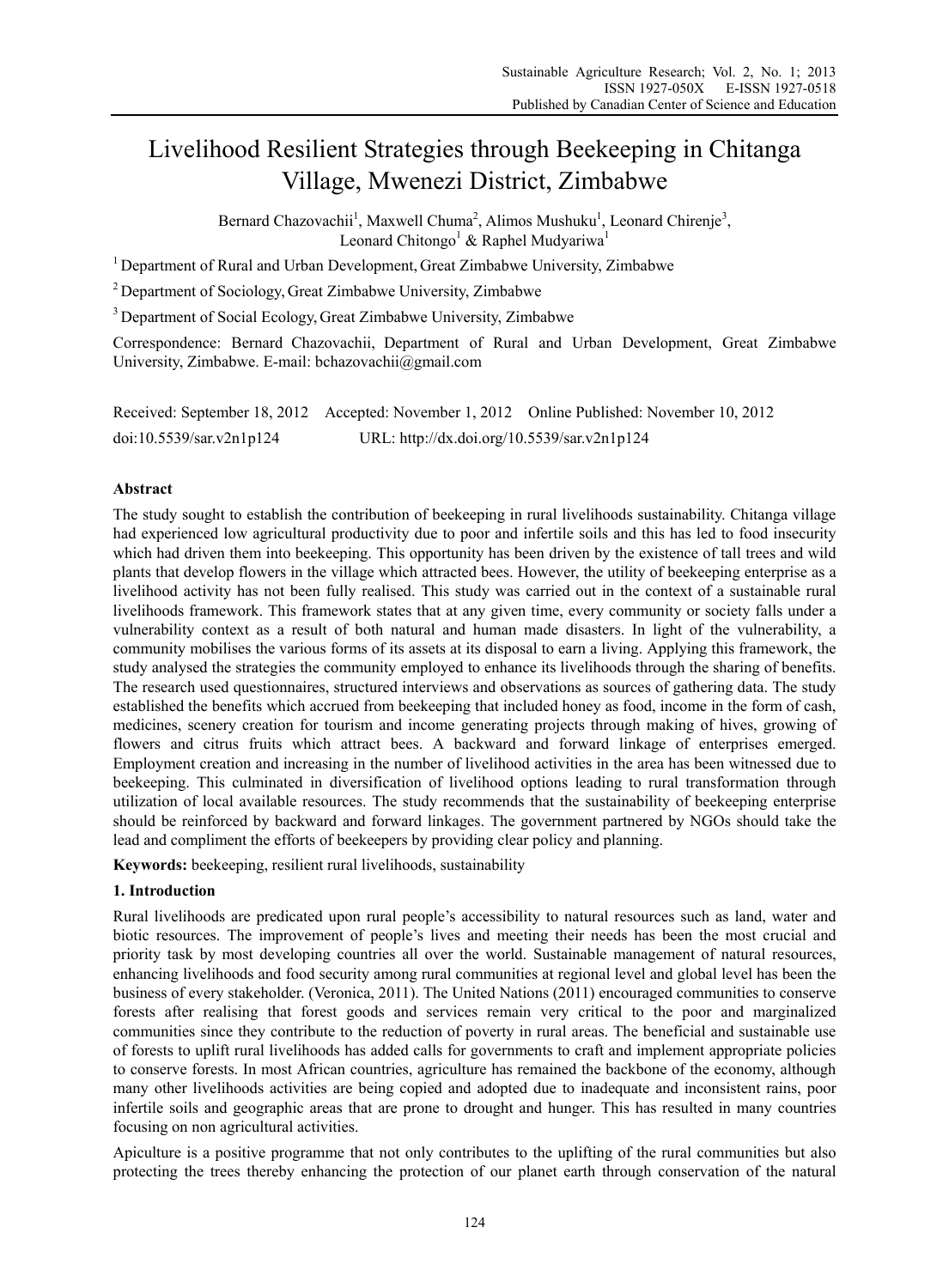resources. It has a long tradition in Africa dating back several centuries when beehives were first used for producing honey in ancient Egypt. It promotes economic self reliance and has become a life sustaining source of income and livelihoods particularly for the poor. Beekeeping is an ecologically and traditionally appropriate form of income generation for communities in some of the poorest areas in African countries such as Mozambique, Malawi, Kenya and Zimbabwe just to mention a few. The realisation of the value of protecting and conserving forests through beekeeping has led Environmental Africa, an NGO to initiate and implement a number of beekeeping projects in various districts in Zimbabwe (Beekeepers Association in Zimbabwe (BKAZ), 2002).

In Zimbabwe, agriculture currently accounts for about 20% of the country's GDP (Scoones, 2010). The sector has however been characterised by massive decline in productivity over the past decade, mainly due to the country's disastrous and underperforming land reform program. Other factors that have negatively affected the agricultural potential in the country include droughts induced by climate change, floods and unstable political environment that have discouraged international support and investment in the sector. Subsistence farming, livestock management, wage employment and self employment using the locally available resources has become popular in Zimbabwe as a source of income generation as well as increasing food production and availability (Scoones, 2010). With soaring summer temperatures and unreliable rainfall in the district making it difficult to harvest anything from the field, many people have been forced to think outside the box. This has led to livelihood diversification through involvement in on-farm, off-farm and non-farm activities and has managed to transform people's lives (Scoones, 2010).

To improve the quality of life of the local vulnerable and marginalised people, Environmental Africa supported more equitable and sustainable management of natural resources especially in the light of climate change and resources scarcity. Environmental Africa is a private voluntary organisation that was set in 1990 to generate action towards the protection and management of natural resources for sustainable development. The NGO initiated and implemented a plethora of beekeeping projects in various districts within Zimbabwe and one of the communities involved in this program are the residents of Chitanga village, Mwenezi district. Against this background, this paper seeks to establish the contribution of beekeeping in rural livelihood sustainability particularly in Zimbabwe.

# *1.1 Statement of the Problem*

There has been low agricultural productivity in most dry areas of Mwenezi district which lies in regions 4 and 5 due to low mean annual rainfall patterns. This has resulted into severe problems such as food shortages and lack of capacity to access basic needs. It left the people of Chitanga with no option expect to take the existence of tall trees and wild plants as an opportunity to concentrate on aerial agricultural activities, that is, beekeeping. Due to recurrent unreliable rainfall pattern, the community has been forced to venture into beekeeping since they have not been realising low yields from crop farming. However, since its inception by Environment Africa as a livelihood strategy, its utility has not been fully realized. Therefore, the paper seeks to examine the contribution beekeeping to rural livelihoods sustainability. The study was significant since it would not only benefit depressed rural people's livelihoods diversity but also preserve and conserve the natural asset in existence.

# *1.2 Conceptual Framework*

Beekeeping tends to be perceived by the general populace as 'a hobby', or as 'a sideline activity'. These descriptions may often be true, but as a resilient livelihood, it keeps people out of poverty as it allows a wide range of options. In this case, apiculture and related trades can be sources of valuable strength to countless numbers of rural people's livelihoods. The contribution of beekeeping to rural household livelihoods cannot be underestimated particularly to those communities where access to income is limited. However, Apiculture tends to be underplayed in both policy and planning. One reason may be the focus of rural development, wherein crop production and livestock rearing are perceived to be dominant activities in rural areas. This perspective can render invisible the part beekeeping plays in social life, culture, and local economies.

# *1.3 The Origins and Evolution of Beekeeping*

Beekeeping is an aerial agricultural activity that does not occupy cultivated land, requires less investment and benefits can be obtained quickly, besides it being a non polluting intensive agriculture (Conarad, 2007). This means that there is sustainability and availability of beekeeping requirements as it is based on locally available resources which utilises both the traditional and modern hives. Apiculture or beekeeping has to do with the preservation of honey bees' colonies in hives by humans. The collection of honey products and those of the hive such as bees wax, propalis, pollen and royal jelly is central to beekeeping. This type of farming is also crucial for the pollination of crops as well as producing bees for sell to other beekeepers, (Kerealem, Ejigu, & Preston,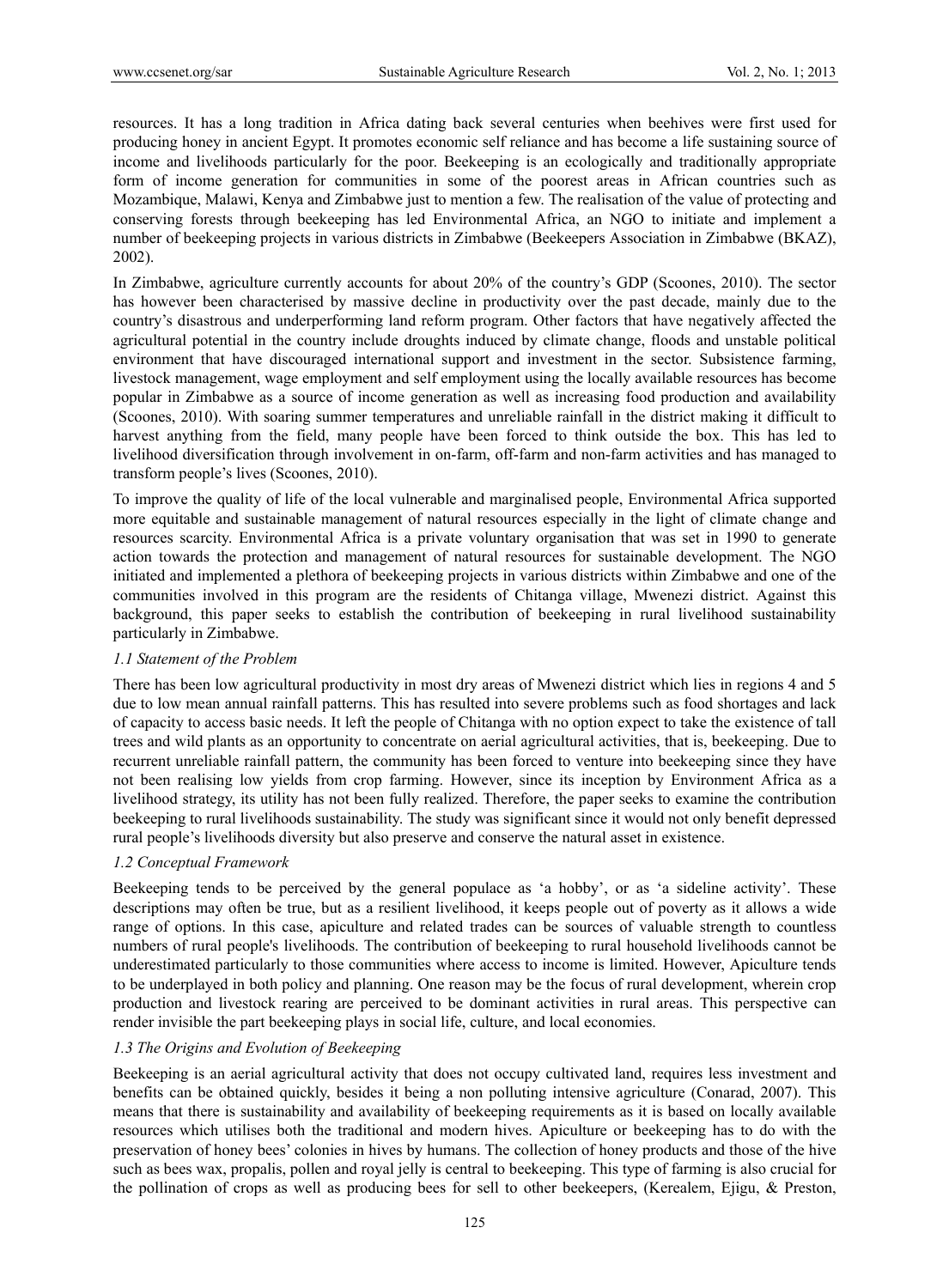2009). There are various species of wild bees and some of the species are solitary such as the 'mason bees' and many others rear their young in burrows and small colonies such as the bumble bees. Wildman (2009) noted that all these species are capable for inter-breeding and hybridizing and they later spread quickly around the world. Breeding companies hybridize varieties to produce desirable quality which are resistant to disease and parasite, good honey production, swarming behaviour reduction, prolific breeding and mild disposition. In Africa, Asia, Australia and South America, wild honey harvesting is still practised, and it is done by subduing, the bees with smoke, though rudimentary (Matti, 2010). However, humans began to domesticate wild bees in artificial hives using hallow logs, wooden boxes, pottery vessels and woven straw baskets. Conarad (2007) reiterated the invention of movable comb hives. Traditionally the collection of honey involved the destruction of the whole colony when the honey has been harvested. During the harvesting of honey, smoke was used to suppress the bees; resulting in honey combs toned out destroying the whole life cycle of the bee and the honey they contained. Liquid honey from the destroyed brood nets was strained through a destructive and unhygienic sieve or basket, (Matti, 2010).

In the 19<sup>th</sup> century, the evolution of beekeeping to present promoted eco-environmental beekeeping. New methods of harvesting honey are done through perfection of the movable comb hives, (Wildman, 2009). This brought about an explosion of innovations that perfected the design and production of bee hives systems of management. Beekeeping requires the equipment, strength of colonies management techniques, weather or good growing conditions for plants that produces nectar, (Conrad, 2007). In order to harvest a good honey crop, there is need for strong hives of healthy bees with good queens, good location, thus the area must have a good history of good honey production and located a distance from vehicles as well as human dwellings. Beekeepers must treat the bees with various miticides or other treatments that assist the bees to combat the mortality that occurs when bees are not treated and it is normally done after the removal of honey supers as soon as the bees are examined in the spring (Flottum, 2007).

# *1.4 Creating a Livelihood from Beekeeping*

According to Chambers (1983), capabilities, assets and activities constitute livelihoods required for one to earn a living. Human being can enjoy a sustainable life if they can cope with and recover from stress and shocks. Rural people's livelihood depends upon access to different types of assets. In order to make it possible to think about people's differing livelihoods, and to allow analysis, all assets may be allocated into one of five fundamental categories: human, physical, financial, social and natural (DFID, 2002). An appreciation of this requires one to think about his or her livelihood and all the diverse assets needed that include one's skills; physical resources and social integration. No single category of capital asset – for example finance – is on its own a sufficient basis for creating a livelihood. Beekeeping reinforces human life through a variety of assets. According to Lemessa (2007), successful beekeeping can be achieved by drawing upon all of the five categories of capital assets.

Livelihoods rely on natural capital in the case of beekeeping, these are bees, flowering plants and water. Bees feed on the nectar and pollen from flowers, the nectar is eventually converted into honey. Gums and resins are collected from plants, which again act as habitat for nesting places. Bees are a natural asset accessible in the wild. They collect honey ingrediences where they can, hence wild; wastelands and even land-mined areas all have value for beekeeping. Beekeeping is therefore, possible in arid areas as a livelihood resilient strategy. It provides an excellent bonus crop in addition to, but not a substitute to other crops. Bees are the only livestock with no competition with other animals with the capacity to harvest nectar and pollen (Lamessa, 2007). The most important aspect in beekeeping is assurance in the continuation of natural capital by the pollination of plants, as bees visit flowers, they are not only collecting food for today, but by their pollinator activities are ensuring new generations of food plants. As Veronica (2011) argues, beekeeping fits well alongside many other livelihood activities and the natural resources used by them, for example, forestry, agriculture and conservation activities. Although impossible to quantify, pollination is the most economically significant value of beekeeping. Flowering plants and their associated bees are interdependent. It is clear that beekeeping helps to sustain the natural capital. Whilst it has been in the past, a regular part of village agriculture worldwide, there is need to ensure that it is retained as farming practices change.

Traditionally, many societies have good skills relating to bees, honey and in making other products. The Ethiopian case study revealed that women utilize products from beekeeping to make secondary products. Their industry of *Tej* (honey wine), is administered by women in other African countries (Belie, 2009). Women often brew and sell honey beer. This has brought human capital within the society and best project recognize existing skills and build on them for ensuring sustainability and sustainable development, (Mathewos, Algaresh, & Gizaw, 2004). Physical capital include build up structures like roads, building production equipment that enable people to earn a living out of them. People have these equipments like hives for beekeeping .But failure to have other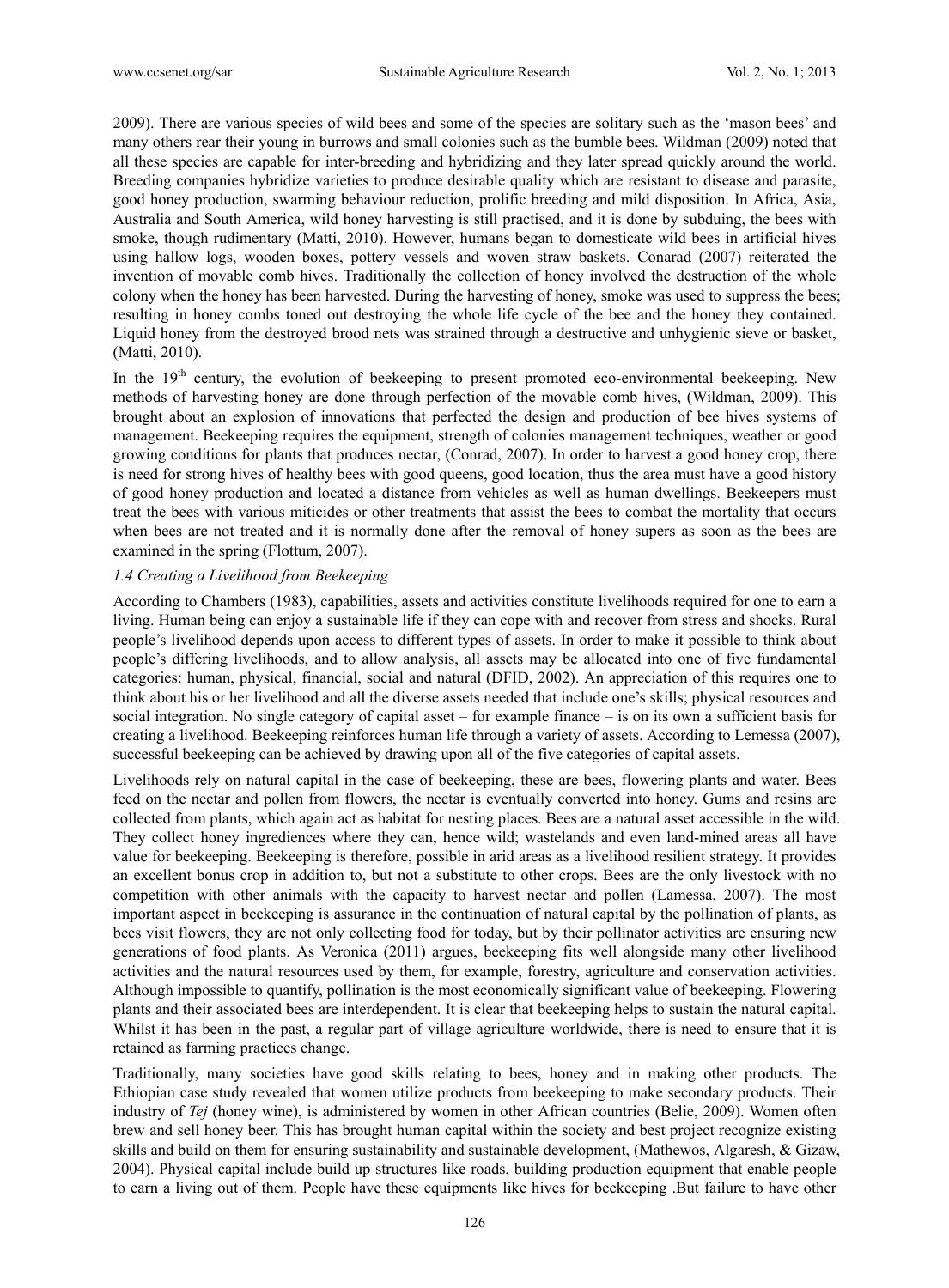forms of capital to support the physical asset (beekeeping) would derail the success of the project. For the beekeeping project to succeed, materials used must be locally manufactured. This could help also local people in their livelihood. The enterprise can stimulate various sectors within a society like village traders, carpenters, trailors, container-makers and sellers. The equipment needed for beekeeping like the humble plastic is one of the most useful items. It must be noted that social networks, market integration are key for the development of beekeeping .The network allows beekeepers to ensure protection of their bees, processing and marketing support. Access to a network at higher levels assists the enterprise to establish contact with national and international networks and find out market, training sources and raising awareness of the trade and their opportunities.

Availability of financial resources is essentially important for the development of beekeeping enterprise. This would enable packaging and making of products successful. Credit facilities are necessary for beekeeping associations running collection centres, buying products from producers and selling in bulk. However, significant financial assets are not essential for beekeeping at subsistence level, although having access to financial resources may be important for a family. Mathewos et al. (2004) noted that a good beekeeping project will work to ensure that all available capital assets are taken into consideration without dependence on any that are not. For example, too many projects have depended on the importation of the beeswax foundation used in frame hives, making this impossible for beekeepers without financial assets. According to the Beekeepers Association of Zimbabwe (BKAZ) (2002), beekeeping favours or is suitable in dense forest areas with tall trees and crops which produces nectar. These characteristics are common in Chitanga village which means that beekeeping can be regarded as a co-option. The fact that some activities being prohibited by the government and its quasi-agencies because they are regarded as unfriendly to the environment, beekeeping can come in since it is environmentally friendly. To add, it also requires less investment as well as generates quick incomes. Therefore, beekeeping can assist farmers to alleviate poverty through accessing basic needs and goods. However, the locals should appreciate the benefits that can be accrued from it since it constitutes their lives.



Figure 1. Sustainable livelihoods framework (Source: Ellis, 2000.)

Serrat (2008) noted that there is need for the utilisation of the sustainable livelihood management through the adoption of the sustainable framework implying that the sustainable livelihood framework is an important tool which influences a deeper analysis of how communities earn their living. It works in conjunction with other approaches such as integrated rural development in a holistic manner, (Serrat, 2008).The influence of the five forms of capital which are embedded in the mediating processes is influenced by the institutional framework. Scoones (2010) noted that to have a deep introspection on how livelihoods develop the nature and nurture of institutional and organisational structures should be analysed. There are three insights into poverty which underpin this new approach, (Krantz, 2001). First economic growth does not necessarily lead to poverty reduction. Second ,there is the realisation that poverty is difficult to measure. It is not just about low income, but also a combination of other factors that include poor health, illiteracy and feelings. There is now a greater realisation that the people who can explain the nature and magnitude of their severity. Hence they should take a greater lead into the designing of policies and projects. According to Serrat (2008) livelihood outcomes cannot be attained without public participation.Vulnerabilty context cannot be averted by structures and processes alone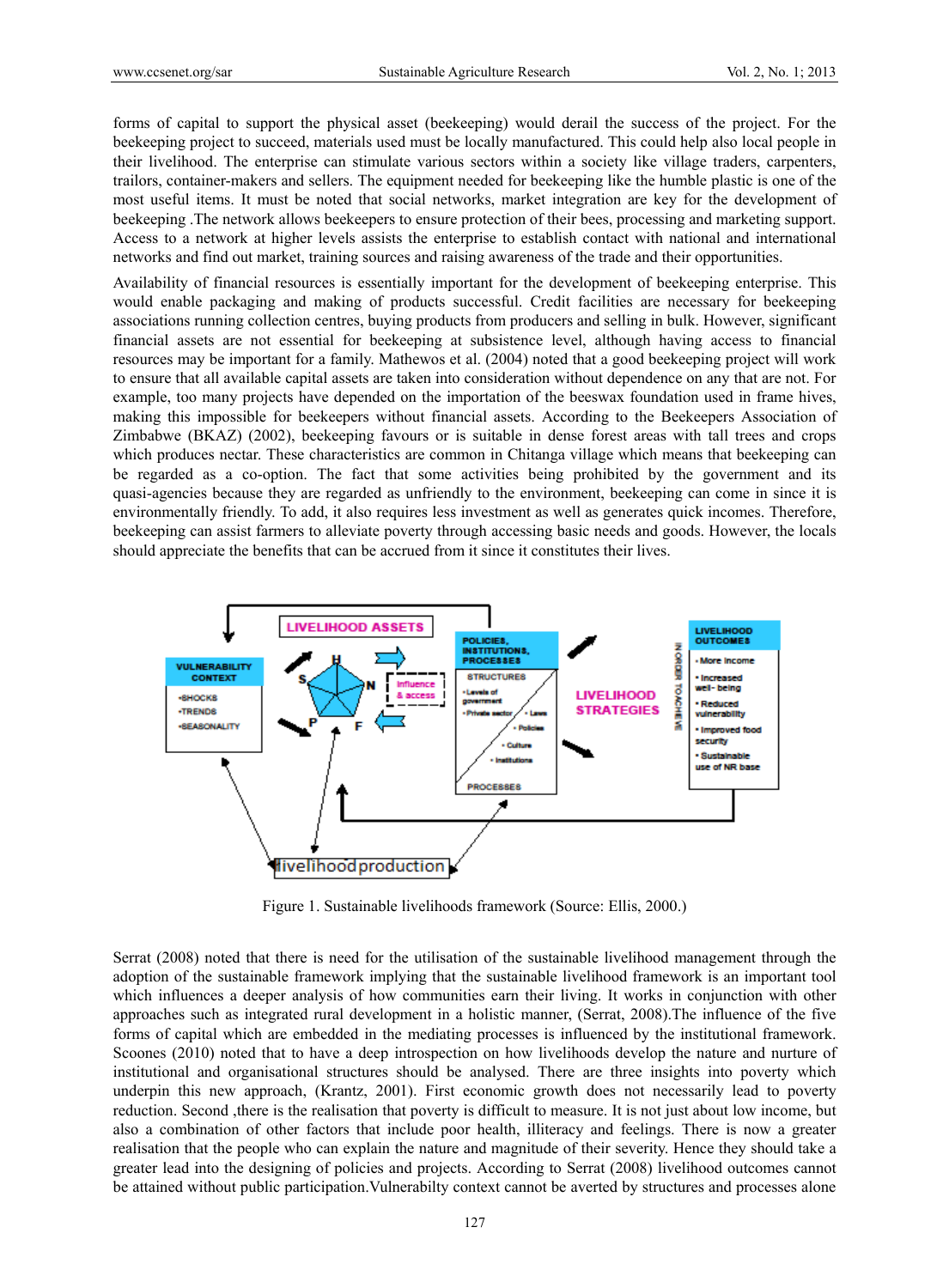but through an understanding of people's context and how assets are used.

The beekeeping enterprises have been seen to improve crop yield and environmental conservation (Kerealen et al., 2009). The enterprises have also brought interest to communal farmers and this has led to increased participation among the rural communities. Mathewos et al. (2004) noted that Africa has a conducive natural environment that can be used as honey bee forages for the production of honey. Challenges in beekeeping are found in the production systems and vary with agro-ecological regions, cultural practices, socio-economic conditions, and climate and bee behaviour. Other factors are agro-chemicals, shortage of morden hives, market problems and disease prevalence (Kerealen et al., 2009). Furthermore, although the sustainable livelihoods framework assists in the identification of the capitals that are passed by humans and assist them with those capitals that they lack as well as helps in alleviating poverty. The approach however, only deals with the issue of how to assist and not identifying the poor people and also it has a basic idea of how to start and ending of projects. Furthermore, currently, a properly designed apiculture sector development policy in many countries which assist the farmers and the governments are also offering modern bee hives at subsidized prices, thus it built the capacity of the farmer, (Kerealem et al., 2009).

#### **2. Research Methodology**

The research used both qualitative and quantitative methods to capture and analyze data. The reason behind using both methods is to strengthen the data analysis and to eliminate data gaps. The research chose forty (40) respondents from the population. This allowed the gathering in-depth information of how the villagers viewed the adoption of beekeeping in their area. The research used the random sampling technique, whereby the number of the households were written down then picked those numbers randomly for instances 1, 4, 12, 35… These randomly picked households became the respondents. The researcher interviewed the households directly on the benefits accrued in beekeeping and factors that led to the adoption of beekeeping as an option. Structured interviews provide quick access to prior history of the situation and help to identify other sources of evidence on the issue. There was enough time with the respondents that enabled the interviewer to directly focus on the topic and to easily follow the line of inquiry stated by the research question insightfully, providing answers to what interviewees perceive to be the cause of phenomena in question (Zandeni, 1988). Secondary data sources were also used to incorporating the livelihood framework which analysed the strategy the community employed to enhance its livelihoods through the sharing of benefits. The data was presented in graphs, pie charts and tables for quantitative results and content analysis for in-depth interviews and observations.

#### **3. Results and Discussions**

Age-Sex Distribution of Respondents

| Age      | Females Males Total |    |    | Percentage $(\% )$ |
|----------|---------------------|----|----|--------------------|
| $0 - 19$ |                     |    |    |                    |
| $20-40$  |                     | 23 | 32 | 80                 |
| $41-60+$ |                     |    |    | 20                 |

Table 1. Age-Sex Distribution

Source: Field Survey, 2011.

The majority of the respondents (80%) were the economically active groups in the age group 20-40 years, while those within 40-60+ age groups were of 20%.The males constituted a greater percentage in beekeeping than females as shown in Table 1 above.

### *3.1 Educational Qualifications of Respondents*

The findings revealed that the majority managed to reach secondary school level, with (10%) having attended tertiary education and (20%) did not go to school at all. Beekeeping is revealed to be a source of employment for the learned people. Sustainability in their activities is witnessed as they adopt new skills and ideologies easily from the project initiators because of their capability.

The Table 2 shows that the average incomes of the people of Chitanga village are poor and this has pushed them to engage in beekeeping as a livelihood option to generate income. Findings revealed that due to rampant unemployment in today's urban areas, most educated people in the village who are economically active and able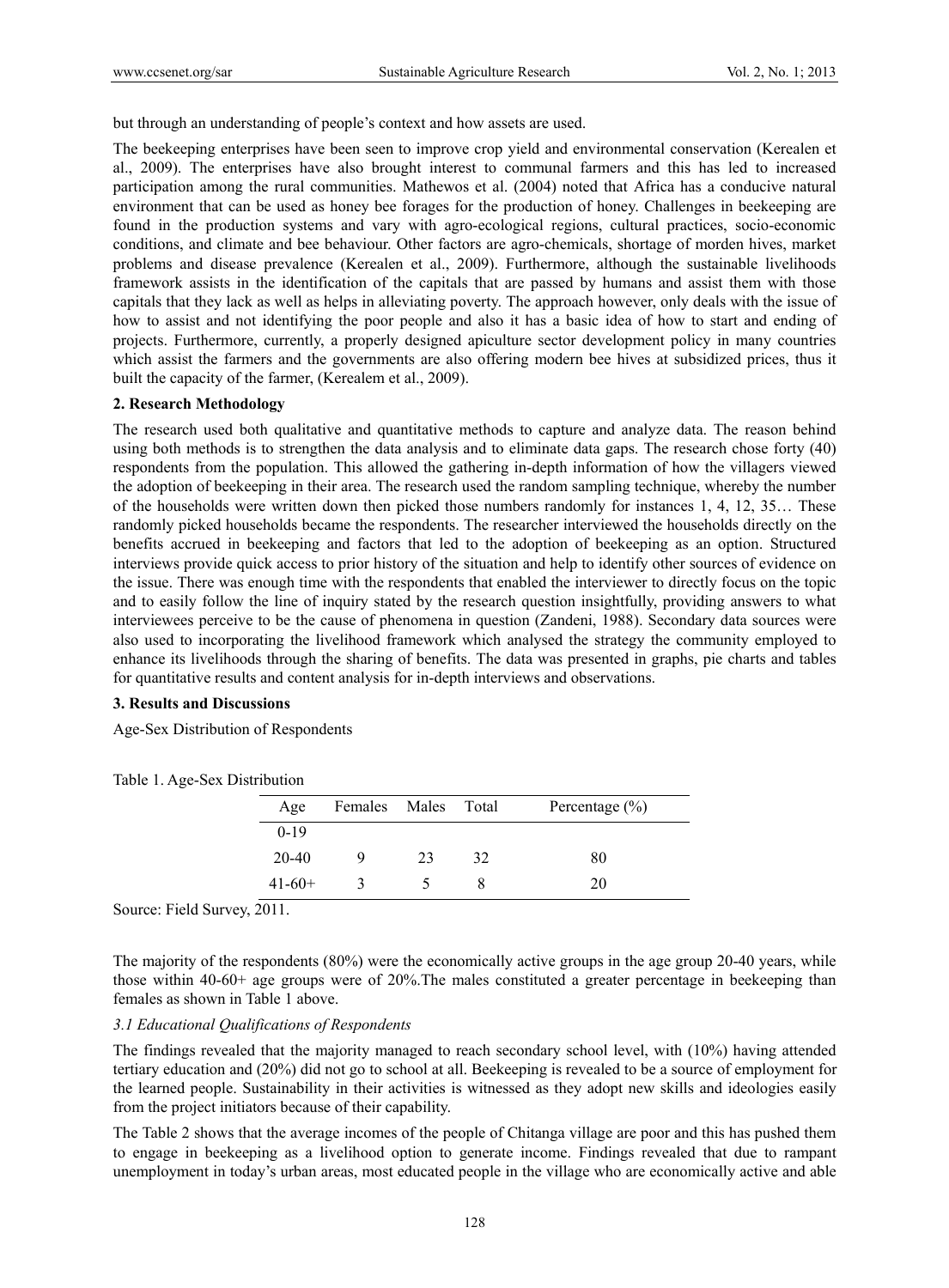bodied have taken beekeeping as an employment opportunity rather than increasing congestion in towns and cities. Therefore beekeeping has come as a refuge for rural dwellers.

| Table 2. Distribution of respondents by income |  |
|------------------------------------------------|--|
|------------------------------------------------|--|

| Income in US\$ per month Percentage $(\% )$ |    |
|---------------------------------------------|----|
| $0 - 10$                                    | 20 |
| $11-40$                                     | 55 |
| $41 - 80$                                   | 15 |
| 81-100                                      | 6  |
| $101+$                                      |    |

Source: Field Survey, 2011.

# *3.2 Beekeeping Techniques Employed in the Area*

Data gathered from the respondents revealed that both traditional and modern technologies are being used by the villagers. The villagers make use of both local resources and ideas and the modern techniques in the project of beekeeping, with the modern ideologies and equipment being the dominant as compared to traditional. Traditional techniques include hives made out of trees barks, hallow logs and those which were sited beneath rocks hallows or cracks, while fixed comb hives, movable hives and top bar hives made from wood with one transparent side in the form of a glass that allows the beekeepers to witness or view clearly all the activities taking place inside the hives were the types of modern hives. Savannah Delight another NGO operating in the Chitanga area has played a pivotal role by assisting the villagers with modern hives, which are proving to be dominant in the area as compared to the traditional ones since they provide the needed security for the bees. The supplied hives are wide with greater carrying capacity which enables the honey making process freely and increase the quantity of the honey; and also they allow the beekeepers to monitor and clean the hives easily in a sustainable manner. The wood was treated using oil so as to prevent it from potentially threatening insects such as termites and ants to enter in and also from destroying the hive. Some were hanged on trees and tightened by a wire which was covered or spread with Vaseline, greases, wax and dung so as to stop the insects from going inside as they reduce the pace or smoothly process of honey making. There were only small holes which could only allow the bees in and out and thereby allowing enough heat inside which is required by the bees during their honey making process. Inside the hives, wax from other old hives could be witnessed and the brown sugar syrup which performed the role of nectar could be noticed, thus a supplementary food to the bees. This syrup was also used to attract the bees especially into the new hives. Besides the syrup, other farmers used a bee insect spray to attract the bees. Improved breeds of bees acquired from other farmers were usually brought in a cooler box or in a solid form (sealed) and could start to be active after few hours.

# *3.3 Beekeeping and Livelihoods Enhancement in Chitanga Village*

Most villagers appreciated the role of beekeeping in improving their living standards and it has been seen as a saviour in the reduction of poverty by providing the much needed food and money whilst performing other chores. Beekeeping has been reinforced through backward and forward linkages which means that the villager's activities and beekeeping influence each other through the improvement in human, social, natural, physical and financial capitals. It has managed to generate income for the villagers from the sales of raw honey, bee hives and through tourism. According to the villagers, a single hive harvest produces about twenty (20) litres of raw honey, which they sell in 350 millimetre (ml) bottles at between US\$3.50 to US\$5.00. Their annual income ranges from US\$180.00 to US\$380.00. This is better compared to the income of one tonne of maize (about US\$285.00), after applying chemicals, seeds and labour which are regarded as very expensive by the villagers. The average income realised from beekeeping is relatively substantial compared to the income from their previous business they engaged into. See Table 2. Some villagers are also earning from selling bee hives to the NGO, Savannah Delights which later assist other farmers by distributing them for free while some people are involved in the growing of flowers and citrus trees which attract bees thereby influencing the progress of beekeeping. One of the beneficiaries from beekeeping who has been involved in the project for the past 15 years, testified how beekeeping has contributed much in his life;

*"*I *come from a humble and poor background and for 20 years,*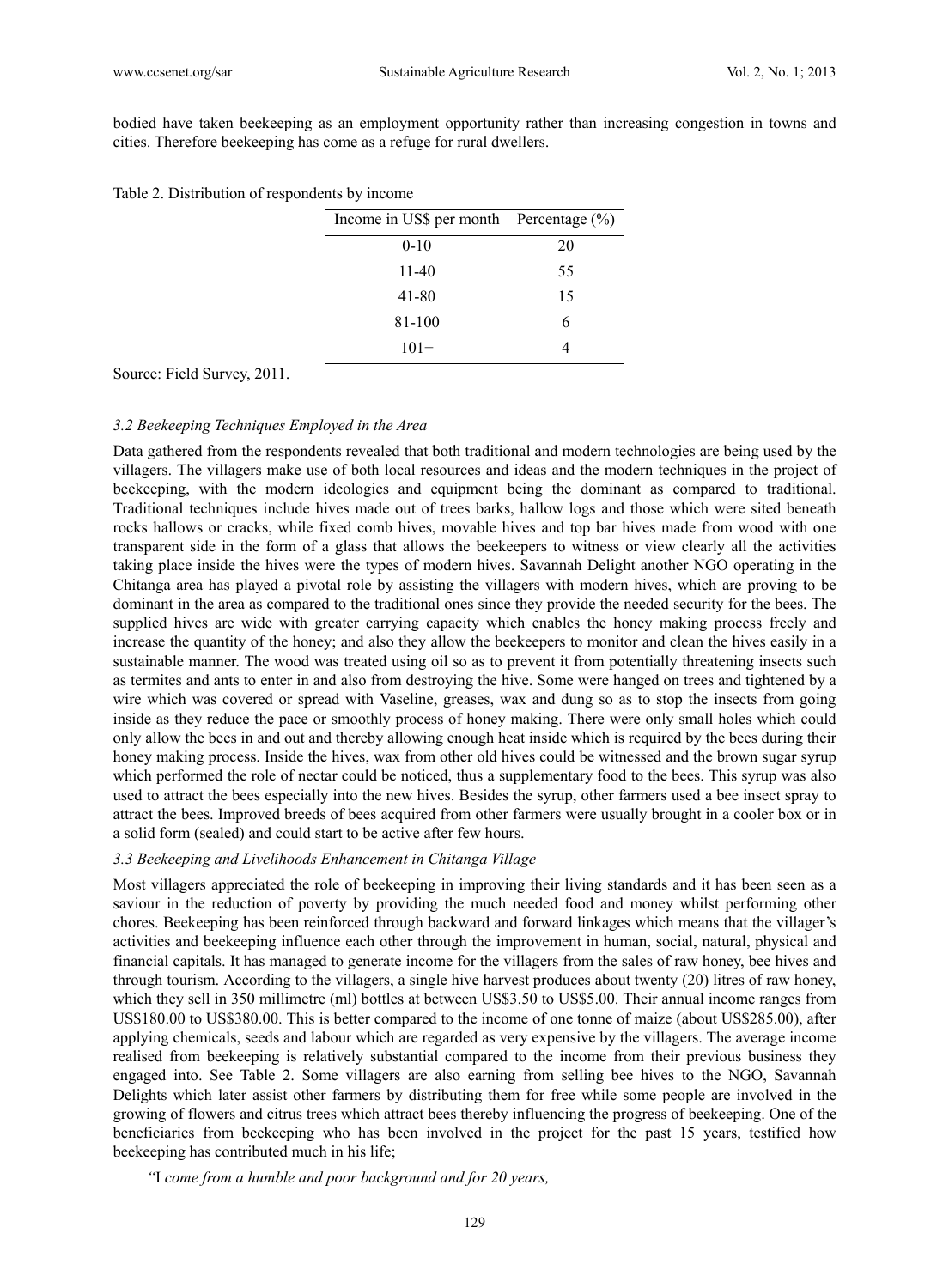# *I slept in a traditional granary until I managed to build a 4 bed roomed house from the proceeds from honey", he said*

Observation revealed that patience, persistence and determination have contributed to the success of the villagers because beekeeping requires consistent monitoring and management and it is time consuming.

Furthermore some villagers testimonied that they have regular source of income from beekeeping and now are able to plan and buy inputs for other farming activities and paying school fees for their children at the same time. This meant that they now have access to financial capital which is vital for the villagers' lives thus essential for the further development of beekeeping enterprises through successful markets.

With the Savannah Delights monitoring every progress in the project, it has resulted in great improvement in the area thus through infrastructure development (physical capital). Almost every household in the village owns one or more hives due to the creation of market opportunity facilitated by Savannah Delights which provides apprenticeship for the villagers and later buy their produce, thus human capital leading to the development of the village. Most of the honey is sold to the pharmaceutical companies, supermarkets such as Masvingo Spar and TM and other industries. The way the hives are sited in trees and their numbers has led to the village benefiting through recreational areas established. Thus rural tourism emerged eco-friendly production of honey, as people are keen to see the bees, production of honey and the raw honey itself naturally, because people are only aware of the honey products in shops. Revenue is generated from the visitors who are charged a fee the villagers and some also buy the honey on their way back.

The village has also managed to obtain food from beekeeping besides the benefits of income or financial capital. Besides being consumed directly, honey is used by the villagers as relish, thus consuming it with *sadza* (maize meal). This is a nutritional and healthy meal for their bodies therefore reducing the level of malnutrition in the village especially for children. The same honey is also used as a spread on bread which has substituted the need of peanut butter, margarine, sausages or bacon which are relatively expensive to access by the villagers. Therefore honey is nutritious and recommended by the health practitioners, thus improving the Chitanga people's health and diet.

Moreover honey is also used for herbal purposes by the Chitanga village and recommended for tuberculosis (TB), HIV and asthmatic patients. In the African context or from traditional perspective, it is believed that trees are herbal in nature, therefore bees make use of nectar collected from different trees (both indigenous and exotic), it meant that honey is a reliable and strong medicine which is equally good as conventional medicines. This meant that the villagers are making use of honey as a substitute to herbal treatment as they cannot afford to buy conventional medicines which are expensive in Zimbabwe.

As Lamessa (2007) asserted, employment opportunity has also been created to the villagers through beekeeping. The Chitanga people are learned people since they had managed to reach secondary school level (see Figure 2). The most economically active groups are engaging in beekeeping rather than migrating to towns or to other countries such as South Africa seeking employment which is hardly available. The engagement of the villagers in beekeeping means empowerment and self reliance in the enterprise to such an extent that if Savannah Delights decided to withdraw from the project it will still continue to be done. It has also managed to increase the number of livelihoods activities in Chitanga area thereby increasing the chances and opportunities of employment. Bi-products from beekeeping are also utilized by the villagers as animal supplementary feeds. Livestock such as pigs and cattle enjoy the residues from honey which also improve their reproductive performance. The villagers attributed the increased numbers of their young ones to the effects of honey residue as a supplementing feed. Beeswax is also a valuable product from beekeeping. The beekeepers and other people in the community create further assets by using honey and beeswax in the manufacturing of lighting candles, beauty creams and in brewing beer for the community.

Moreover, because of apiculture, the least visible livelihood outcome was the pollination, this is an outcome impossible to quantify. Various scholars have argued that beekeeping tends to enhance agricultural productivity and hence food production through increased pollination and complementary to biodiversity conservation. Thus regenerating natural capital according to Lamessa (2007) and ensuring sustainable production of both food plants and bees. The research observed that in the village, beekeeping is integrated with crop husbandry; increasing crop yield and quality and boosting financial asset base. Therefore cross pollination by bees in their search for nectar improves the growth of the ecosystem in the village. The engaging of the Chitanga people in the project and the assistance provided by Savannah Delights with modern techniques and ideologies managed to increase the sustainability and conservation of the natural resources. For example, the substitution of traditional way of using fire in harvesting the honey as it destroy the bees and surrounding natural resources with modern ideas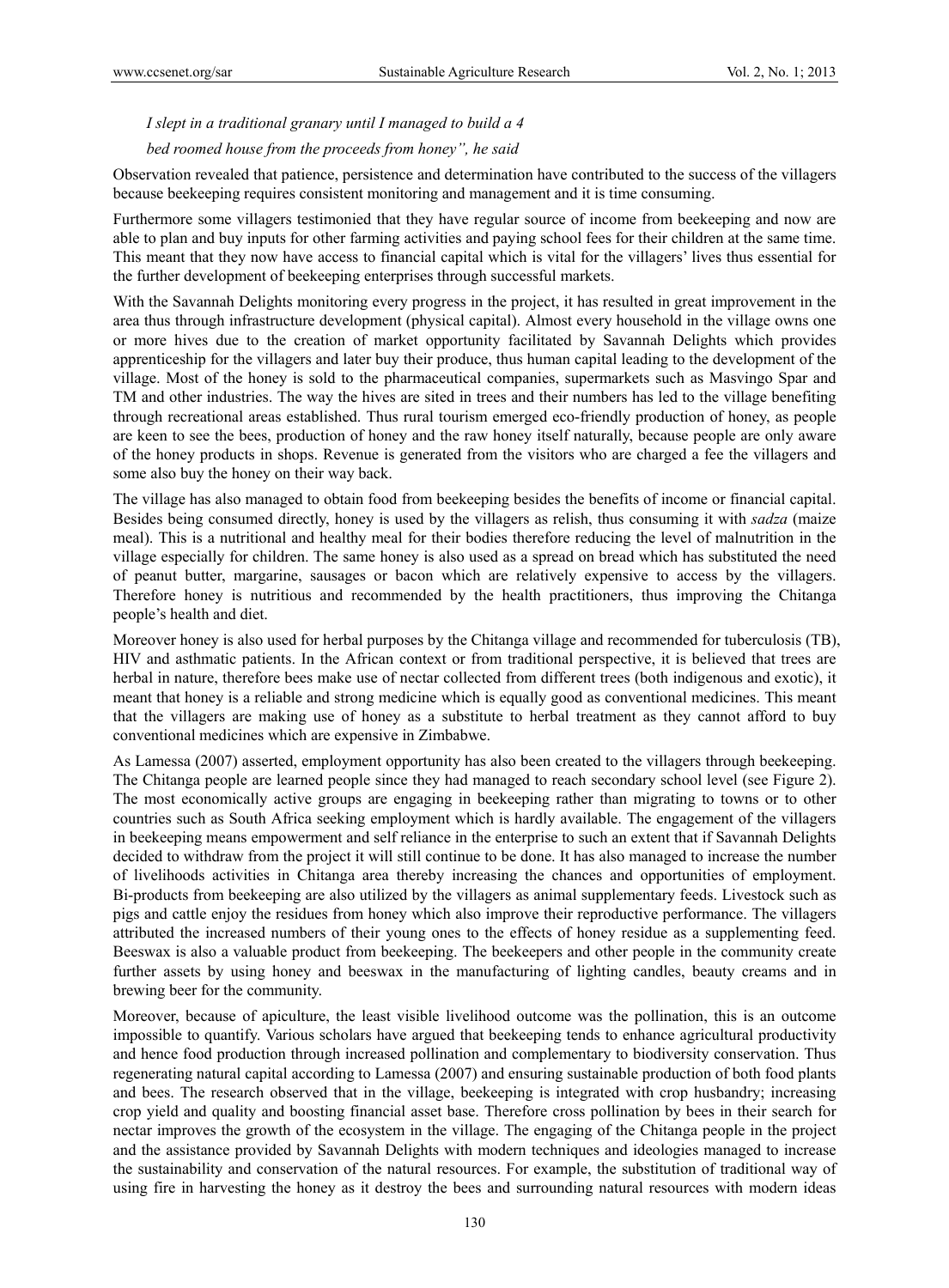which preserve wildlife.

Despite numerous spin offs from beekeeping, the research noted that the villagers are doing well and already yielded results through the support of private companies such as Savannah Delights, pharmacist and supermarkets such as Masvingo Spar and TM in providing markets. Savannah Delights provides apprenticeship for the villagers and later buy their produces. This integrated approach has strengthened the sustainability of the project. In addition to financial value, honey and beeswax have many cultural values and is used during ceremonies for birth, marriages, funerals, Christmas and other religious celebrations in the village. Beekeepers are generally respected for their craft. All of these aspects are livelihood outcomes from the activity of beekeeping. While some may be difficult or impossible to quantify, they can be attributed to strengthen people's livelihoods and therefore should be acknowledged by a beekeeping intervention.

# **4. Conclusions**

Most people in Chitanga have found refugee in beekeeping as they are now able to meet the basic requirements of life. This is because of the benefits accruing to the villagers such as food, bi-products, medicinal, pollination which promotes sustainability in biodiversity, income generation through the sales of honey, bee hives and tourism as an industry, as well as employment creation. The most economically active members in the village are engaging in beekeeping than other groups. This meant that rather than overcrowding in towns and cities looking for employment which is difficult to come by due to current economic challenges. The villagers have adopted beekeeping as an opportunity to reverse the traditional rural to urban migration. The fact that learned people of Chitanga village are also involved in beekeeping, as shown in Figure 2, reveals that there is sustainability in beekeeping. Initiating rigorous training programs for the locals by development agencies focusing on beekeeping and honey production incorporating all age groups would sustainably anchor the Chitanga extension services on equipments to use and beehive construction. All this should be done with the support of the relevant government departments, particularly the Ministry of Environment and Tourism in the maintenance of natural scenery available. Integrating the Ministry of Rural Resource, Ministry of Environment and Rural Development and Resettlement Ministry would further strengthen rural sustainability through beekeeping enterprises. For the success of the enterprise, backward and forward linkages should be sustained by incentivising retailers in promoting local beekeepers for sustainable rural development.

#### **References**

- Belie, T. (2009). Honeybee Production and Marketing Systems, Constraints and Opportunities in Burie District of Amhara Region, Ethiopia Thesis Submitted to the Department of Animal Science and Technology, School of Graduate Studies Bahir Dar University.
- Chambers, R. (1983). *Rural Development, Putting the Last First*. London: Longman group.
- Conarad, R. (2007). *Natural Beekeeping: Organic Approaches to Modern Api-Culture*. London: Chelsea Green.
- Department for International Development (DFID). (2002). *Sustainable Livelihoods and Poverty Elimination*.V346 94Victoria Street, S-Montaga.
- Ellis, F. (2000). *Rural Livelihoods and Poverty Reduction Policies*: London: Routledge.
- Flottum, K. (2007). *The Backyard Beekeepers Revised Updated: An Absolute Beginners' Guide to Keeping Bees in your Yard and Garden*. Washington: Paperback, Chelsea.
- Hussein, H. (2000). *Beekeeping in Africa-North East, North West and Western African countries.* Egypt, Assuit University.
- Kerealem, E, Ejigu, T. G., & Preston, T. R. (2009). Constraints and Prospects for Api- Culture Research and Development in Amhara region. Ethiopian, ARC.
- Krantz, L. (2001). An Introduction to the Sustainable Livelihood Approach to Poverty Reduction, Sweden, IDA
- Lemessa, D. (2007). Beekeeping: A Livelihood Strategy in Pastoral and Agro-pastoral Dry Land Areas of Southern Oromia (Libian District) and Somali Regional States, Filtu and Dolle.
- Mathewos, B., Algaresh, T., & Gizaw, K. (2004). *Farm Animal Biodiversity in Ethiopia status and Prospects.*  Ethiopian. SAPES.
- Matti, M. (2010). *Beekeeping in Africa*. Denmark, Danish Beekeepers Association.
- Melkote, S. R. (1991)*. Communication for Development in the Third Word*. New Dehli, Sage Publications.
- Scoones, I. (2010). *African Issues. Zimbabwe Land Reform*. Harare, Weaver Press.